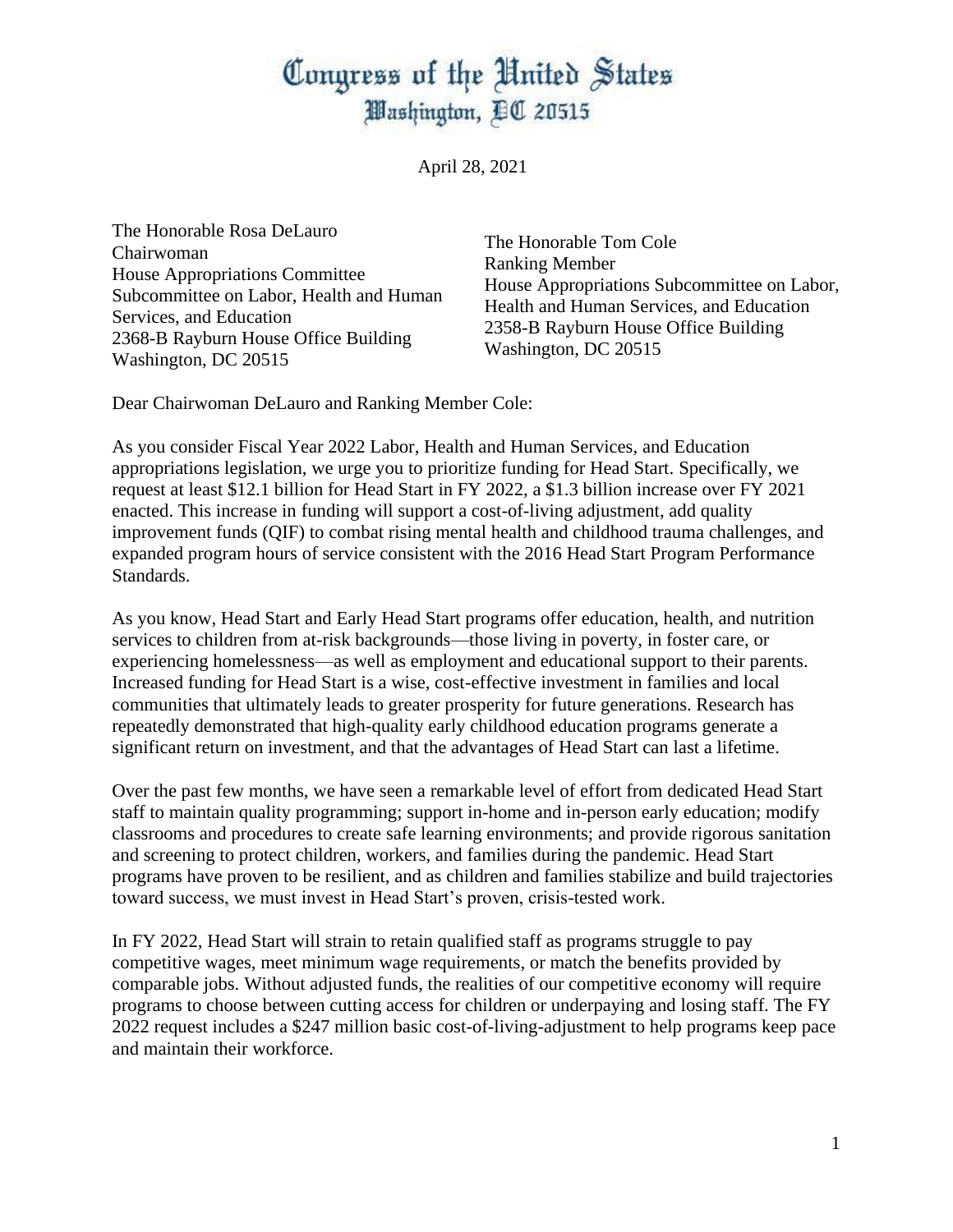Secondly, vulnerable children are often the greatest victims of traumatic experiences such as community violence, poverty, substance use, or parental separation. COVID-19 and the isolation, economic challenges, and uncertainty of this pandemic has only heightened the risks. By the nature of Head Start eligibility, children and families enrolled in Head Start are among those who have been most adversely affected by these current crises. Unaddressed, early childhood trauma leads to substantial, lifelong challenges. However, intervening at early stages not only benefits the child but has quantifiable cost savings across educational, child welfare, and judicial systems. With targeted funding that build on previous investments, Head Start will reduce the societal costs of these traumatic experiences by building on the abilities of the Head Start workforce to help children who have experienced childhood trauma.

In order to continue to properly care for children impacted by domestic violence, community violence, substance use, displacement, or other forms of immense trauma and to equip and support the Head Start workforce to address these challenges, our request includes \$363 million in quality improvement funding (QIF). This funding is used for training staff on the principles of trauma-informed care, funding additional mental health consultation hours, and reducing teacherto-child classroom ratios.

Finally, prior to the pandemic, Congress began the process of expanding program service hours for hundreds of Head Start programs to more fully support working families and provide a higher level of sustained care and learning to enrolled 4-year-old children. This initiative tracked closely with requirements from the 2016 Head Start Program Performance Standards. Following the pandemic, families and children will need even more devoted care that offers them time and flexibility for parents to find new employment or transition careers. Investing \$730 million in the nationwide extension of Head Start duration would go a long way in supporting families during what will be a different job market and work environment.

Congress has addressed the unanticipated costs of COVID-19 for Head Start programs. These efforts have been a welcome reprieve that have been critical to maintaining safe services throughout the pandemic. Nevertheless, perennial issues remain that we look to address. For these reasons, we request that you make these necessary investments as outlined so that Head Start can continue to provide much-needed education, health, and economic development services to America's most vulnerable children and families.

Sincerely,

Katherine M. Clack Member of Congress

dawen underwad

Lauren Underwood Member of Congress

Jacoph D. marelle

Joseph D. Morelle Member of Congress

Also signed by:

Sara Jacobs Member of Congress

Danny K. Davis Member of Congress

Jimmy Panetta Member of Congress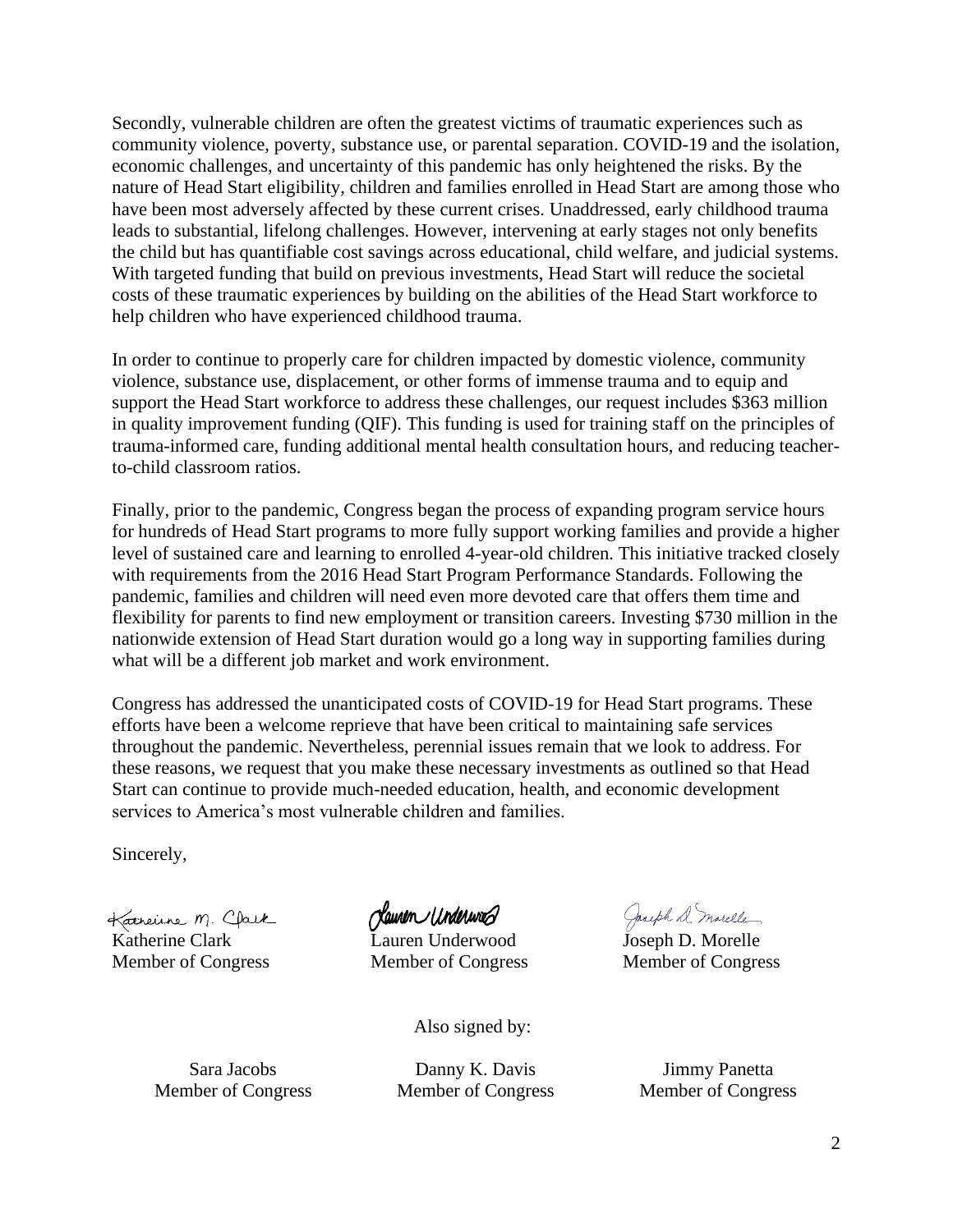Dina Titus Member of Congress

Sylvia R. Garcia Member of Congress

Adam Smith Member of Congress

Gwen Moore Member of Congress

Donald M. Payne, Jr. Member of Congress

Salud Carbajal Member of Congress

Rashida Tlaib Member of Congress

Marc Veasey Member of Congress

Alcee L. Hastings Member of Congress

John Garamendi Member of Congress

John B. Larson Member of Congress

Peter Welch Member of Congress

Jamie Raskin Member of Congress

James P. McGovern Member of Congress

Sharice L. Davids Member of Congress

Stephen F. Lynch Member of Congress

Filemon Vela Member of Congress

Paul D. Tonko Member of Congress

Thomas R. Suozzi Member of Congress

Sheila Jackson Lee Member of Congress

John P. Sarbanes Member of Congress

Bill Foster Member of Congress

Antonio Delgado Member of Congress

Donald S. Beyer Jr. Member of Congress

Anthony G. Brown Member of Congress

Nydia M. Velázquez Member of Congress

Jan Schakowsky Member of Congress

Tom Malinowski Member of Congress

Emanuel Cleaver, II Member of Congress

Mary Gay Scanlon Member of Congress

David Scott Member of Congress

Susan Wild Member of Congress

Kaialiʻi Kahele Member of Congress

Suzanne Bonamici Member of Congress

Sean Casten Member of Congress

David N. Cicilline Member of Congress

Haley Stevens Member of Congress

Ayanna Pressley Member of Congress

Peter DeFazio Member of Congress

Nikema Williams Member of Congress

Jahana Hayes Member of Congress

Cindy Axne Member of Congress

Greg Stanton Member of Congress

Pramila Jayapal Member of Congress

Al Lawson Member of Congress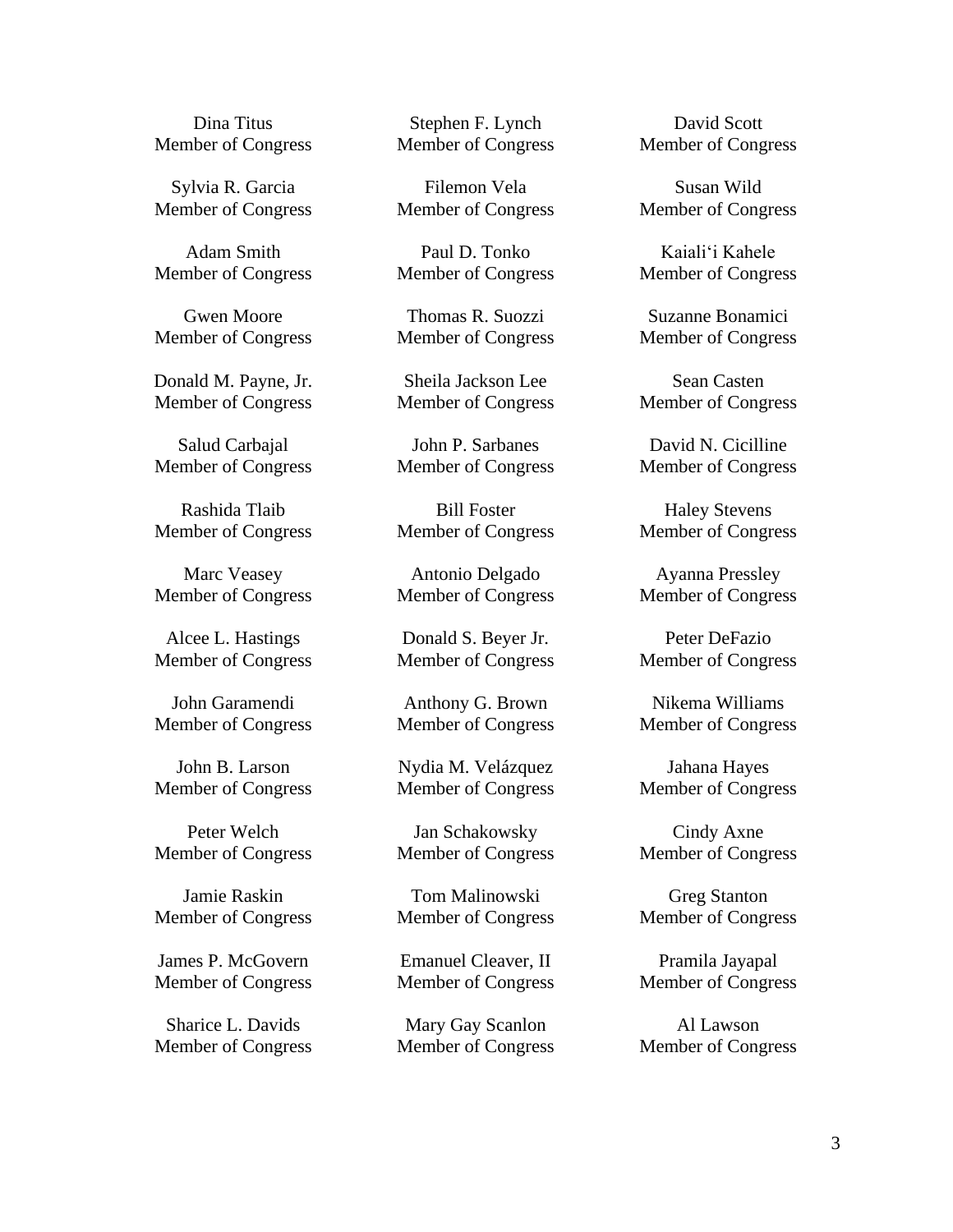Doris Matsui Member of Congress

C.A. Dutch Ruppersberger Member of Congress

> Chellie Pingree Member of Congress

> Vicente Gonzalez Member of Congress

> Juan Vargas Member of Congress

> Mark DeSaulnier Member of Congress

> Steve Cohen Member of Congress

> André Carson Member of Congress

> Richard E. Neal Member of Congress

> Eric Swalwell Member of Congress

Alexandria Ocasio-Cortez Member of Congress

Brian Higgins Member of Congress

Lloyd Doggett Member of Congress

Judy Chu Member of Congress

Ron Kind Member of Congress Gregorio Kilili Camacho Sablan Member of Congress

> Deborah K. Ross Member of Congress

> Daniel T. Kildee Member of Congress

> Suzan K. DelBene Member of Congress

> Al Green Member of Congress

> Mike D. Rogers Member of Congress

> Lisa Blunt Rochester Member of Congress

> Katie Porter Member of Congress

> Mondaire Jones Member of Congress

> Diana DeGette Member of Congress

> Seth Moulton Member of Congress

> William R. Keating Member of Congress

> Veronica Escobar Member of Congress

> Ilhan Omar Member of Congress

> Val Butler Demings Member of Congress

Stacey E. Plaskett Member of Congress

Ted Deutch Member of Congress

Donald Norcross Member of Congress

Cheri Bustos Member of Congress

Ritchie Torres Member of Congress

Jared Golden Member of Congress

Cori Bush Member of Congress

Karen Bass Member of Congress

Angie Craig Member of Congress

Albio Sires Member of Congress

Sean Patrick Maloney Member of Congress

Jake Auchincloss Member of Congress

Rick Larsen Member of Congress

Earl Blumenauer Member of Congress

Frederica S. Wilson Member of Congress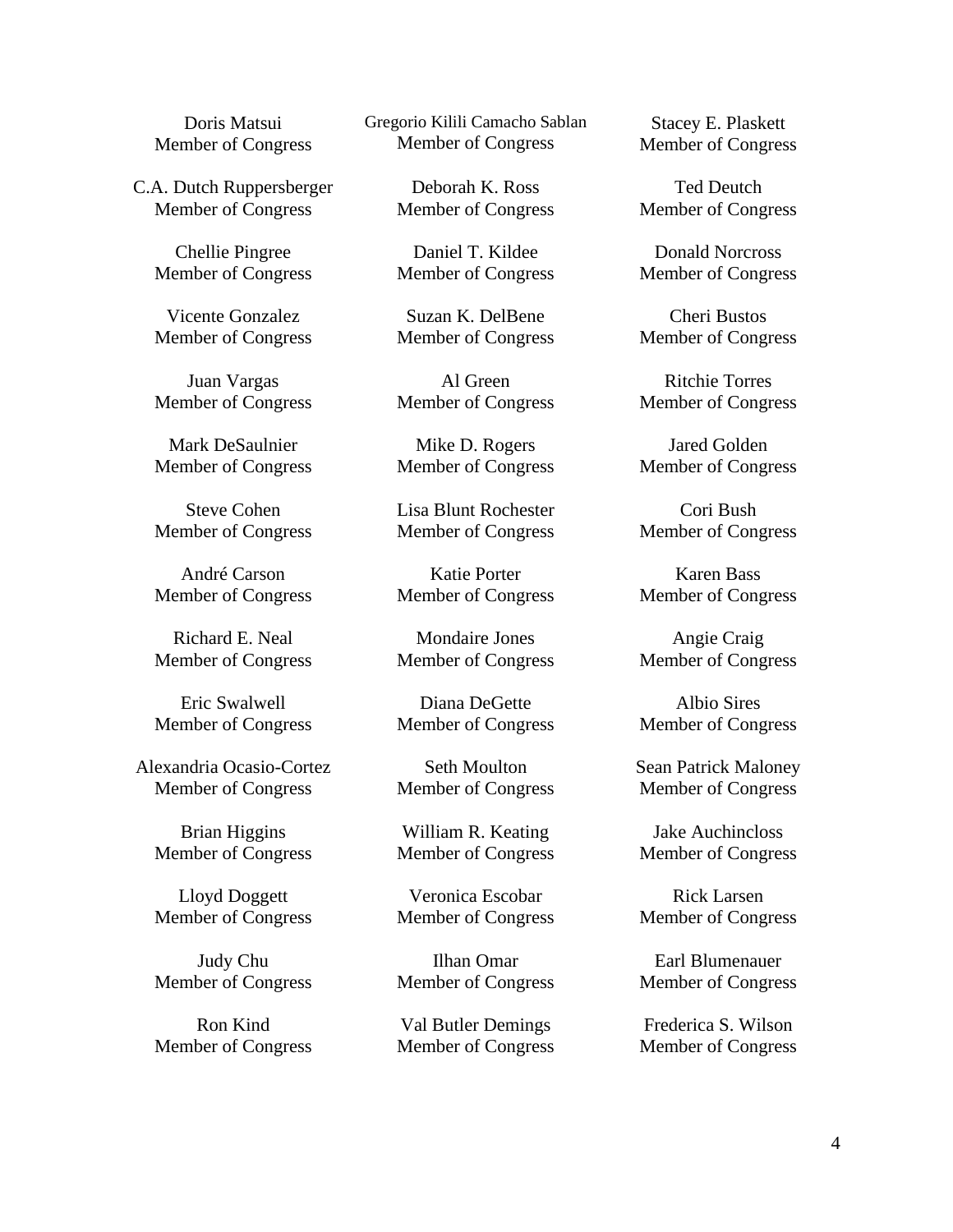Grace F. Napolitano Member of Congress

Lizzie Fletcher Member of Congress

Dwight Evans Member of Congress

Julia Brownley Member of Congress

Terri A. Sewell Member of Congress

Andy Levin Member of Congress

Tom O'Halleran Member of Congress

Tony Cárdenas Member of Congress

Debbie Dingell Member of Congress

James R. Langevin Member of Congress

Frank Pallone, Jr Member of Congress

Alan Lowenthal Member of Congress

Zoe Lofgren Member of Congress

Linda T. Sánchez Member of Congress

Mark Takano Member of Congress

Lori Trahan Member of Congress

Lucy McBath Member of Congress

Barbara Lee Member of Congress

Frank Mrvan Member of Congress

John Yarmuth Member of Congress

Joe Neguse Member of Congress

Brendan Boyle Member of Congress

Joe Courtney Member of Congress

Robin L. Kelly Member of Congress

Elaine G. Luria Member of Congress

Kim Schrier, M.D. Member of Congress

Abigail D. Spanberger Member of Congress

Madeleine Dean Member of Congress

Jim Himes Member of Congress

Ro Khanna Member of Congress

Chrissy Houlahan Member of Congress

Kathy Manning Member of Congress

Jim Cooper Member of Congress

Jamaal Bowman, Ed.D Member of Congress

Bill Pascrell, Jr. Member of Congress

Carolyn B. Maloney Member of Congress

Marie Newman Member of Congress

Jason Crow Member of Congress

Jerry McNerney Member of Congress

Joaquin Castro Member of Congress

Hakeem Jeffries Member of Congress

Dean Phillips Member of Congress

Betty McCollum Member of Congress

Ami Bera, M.D. Member of Congress

Jackie Speier Member of Congress